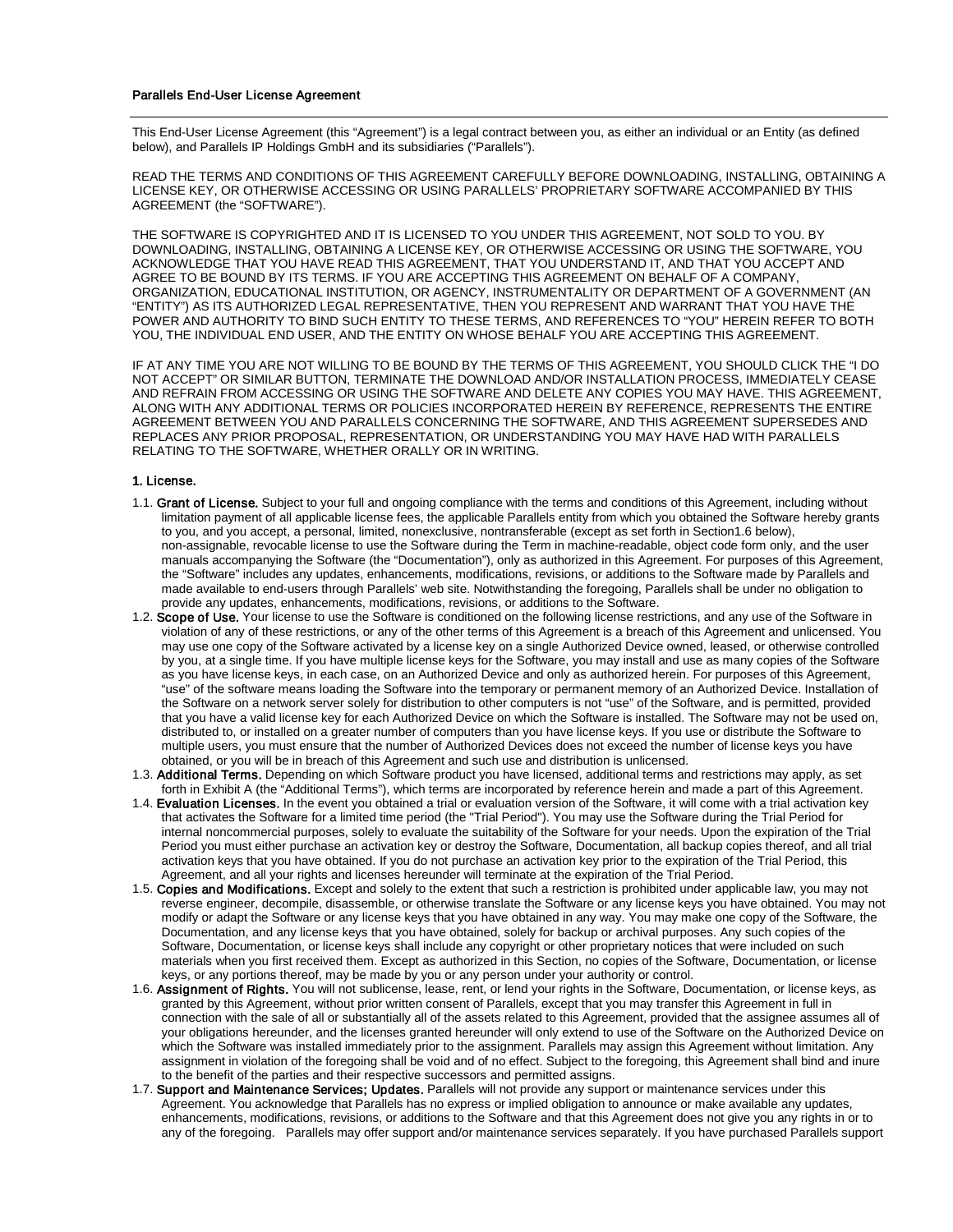and/or maintenance services with the Software, these services are provided to you under the terms and conditions accompanying the applicable service. Any supplemental software code or related materials that Parallels provides to you as part of any support and/or maintenance services are considered part of the Software and are subject to the terms and conditions of this Agreement.

## 2. Intellectual Property and Confidentiality.

- 2.1. Use Reporting, License Violations and Remedies. Parallels reserves the right, and you authorize Parallels, to gather data on key usage including license key numbers, Authorized Device IP addresses or other applicable device identifier (including MAC address or UDID), domain counts and other information deemed relevant, to ensure that our products are being used in accordance with the terms of this Agreement. Parallels reserves the right to remedy violations of any of the terms of this Agreement immediately upon discovery, by charging the then current list price of unauthorized keys to the payment instrument used to make the original, authorized purchase, or by any other means necessary, including remotely disabling the Software. You agree not to block, electronically or otherwise, the transmission of data required for compliance with this Agreement. Any blocking of data required for compliance under this Agreement is considered to be violation of this Agreement and will result in immediate termination of this Agreement pursuant to Section 4.
- 2.2. License Automatic Update and Expiration. Your license may include an expiration date that can result in the termination of the license. For permanent (non-lease) license keys, the license updates automatically except if Parallels determines that a license is used in violation of the terms of this Agreement. If your license key is stolen, or if you suspect any improper or illegal usage of your license outside of your control you should promptly notify Parallels of such occurrence. A replacement license will be issued to you and the suspect license will be allowed to expire. For lease licenses, your monthly payment for each month must be processed prior to the expiration date in order for the license updates to be performed. For your convenience Parallels may, but has no obligation to, provide license expiration warnings in the product interface should there be any issues that would cause the product license to eventually expire. It is your responsibility to contact Parallels regarding any potential expiration that you deem inappropriate. Parallels shall not liable for any damages or costs incurred in connection with the expired licenses.
- 2.3. Proprietary Rights to Software and Trademarks. You acknowledge that the Software and the Documentation are proprietary to Parallels, and the Software and Documentation are protected under United States copyright and other intellectual property laws and international treaties. You further acknowledge and agree that, as between you and Parallels, Parallels and its third party licensors own and shall continue to own all right, title, and interest in and to the Software and Documentation, including associated intellectual property rights under copyright, trade secret, patent, or trademark laws. Except for the limited, revocable license expressly granted to you herein, this Agreement does not grant you any ownership or other right or interest in or to the Software or the Documentation or any other intellectual property rights of Parallels, whether by implication, estoppel, or otherwise. Any and all trademarks or service marks that Parallels uses in connection with the Software or with services rendered by any of Parallels are marks owned by Parallels. This Agreement does not grant you any right, license, or interest in such marks, and you shall not assert any right, license, or interest in such marks or any words or designs that are confusingly similar to such marks.
- 2.4. Confidentiality. You shall permit only authorized users, who possess rightfully obtained license keys, to use the Software or to view the Documentation. Except as expressly authorized by this Agreement, you shall not make available the Software, Documentation, or any license key to any third party, or use the Software, Documentation, or any license key for any purpose other than exercising rights expressly granted to you hereunder. You agree to cooperate with and assist Parallels in identifying and preventing any unauthorized use, copying, or disclosure of the Software, Documentation, or any portion thereof.
- 2.5. Consent to Use Data. You agree that Parallels may collect and use technical data and related information—including but not limited to technical information about your device, system and application software, and peripherals—that is gathered periodically to facilitate the provision of software updates, product support, and other services to you (if any) related to the Software. Parallels may use this information, as long as it is in a form that does not personally identify you, to operate, provide, improve, and develop our products, services and technologies, to prevent or investigate fraudulent or inappropriate use of our products, services, and technologies, for research and development, and for the other purposes described in this Agreement or to you as part of our products and services.
- 2.6. Audit Rights. During the term of this Agreement and for two (2) years after termination or expiration of this Agreement, Parallels may audit, upon written notice to you, your books, records, and computing devices to determine your compliance with this Agreement and your payment of the applicable license fees, if any, for the Software. In the event that any such audit reveals an underpayment by you of more than five percent (5%) of the license fees due to Parallels in the period being audited, or that you have breached any term of this Agreement, then, in addition to any other rights and remedies Parallels may have, you will promptly pay to Parallels any underpayments plus the cost of the audit.
- 3. License Fees. The Software will be available to you for use upon your receipt of one or more license keys. Upon acceptance of this Agreement, you may obtain one or more license keys by paying the requisite license fees, using the procedure set forth on Parallels web site. License fees for term-based licenses are due prior to the commencement of the applicable term, and may be re-billed to the payment instrument you used for your initial purchase upon the commencement of any renewal term. The license fees paid by you are paid in consideration of the license granted under this Agreement. License sales are final and Parallels does not refund license fees under any circumstances. By accepting this Agreement you fully understand that once license fee payment is made to Parallels you will have no recourse for receiving a refund of any part of the fees.
- 4. Term and Termination. This Agreement is effective upon your acceptance of the Agreement, or upon your downloading, installing, accessing, and using the Software, even if you have not expressly accepted this Agreement. This Agreement shall continue in effect until expiration or termination as provided herein (the "Term"). Term-based licenses terminate upon the expiration of the prepaid term, unless you have paid all applicable fees to extend the term. Without prejudice to any other rights, this Agreement will terminate automatically without notice to you if you breach or fail to comply with any of the limitations or other requirements described herein, including the payment of any applicable fees, and you agree that in any such case Parallels may, in addition to any other remedies it may have at law or in equity, remotely disable the Software. You may terminate this License Agreement at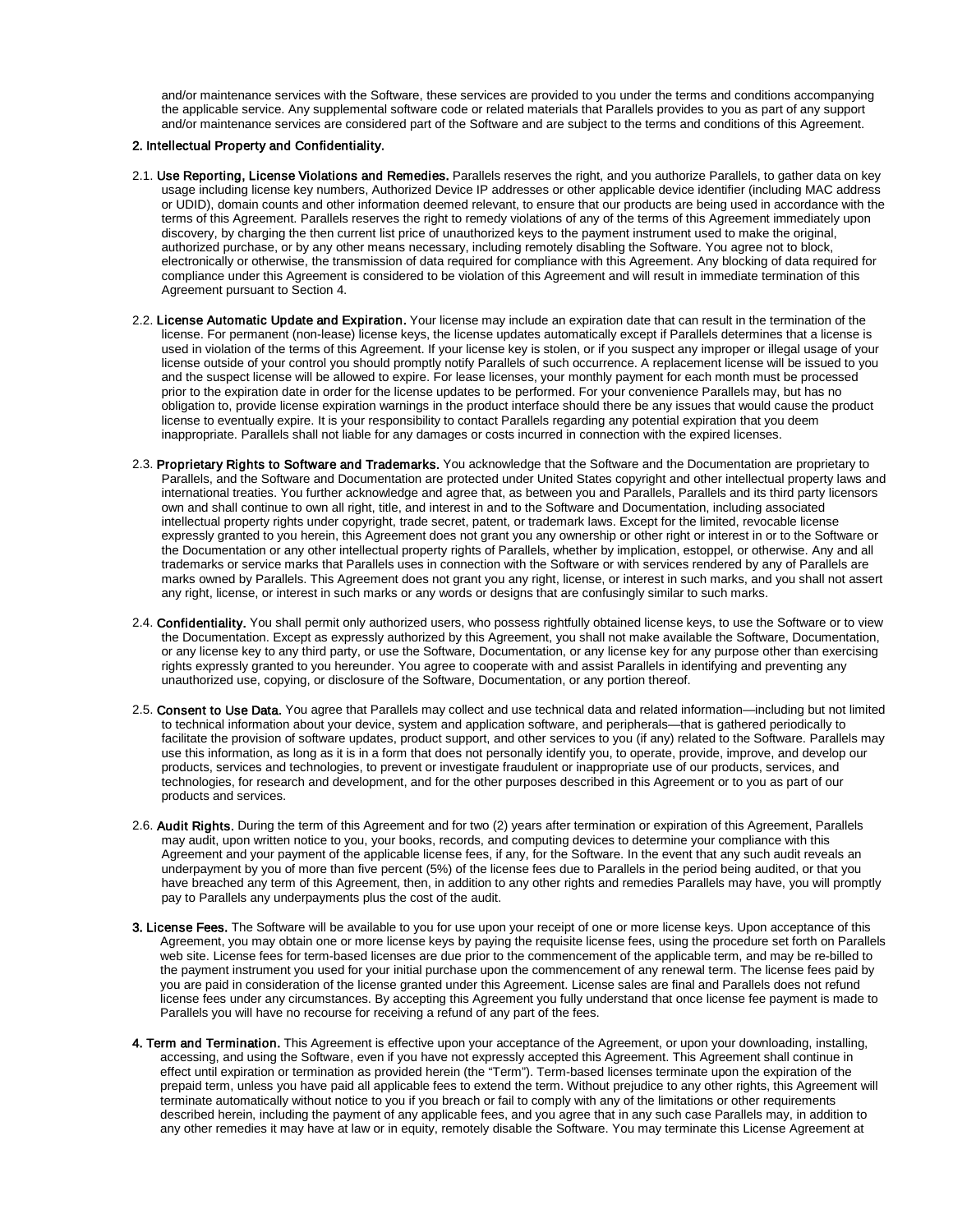any time by providing written notice of your decision to terminate the Agreement to Parallels and ceasing use of the Software and Documentation. Upon any termination or expiration of the Agreement for any reason, you agree to uninstall the Software and either return to Parallels the Software, Documentation, all copies thereof, and all license keys that you have obtained, or to destroy all such materials and provide written verification of such destruction to Parallels.

- 5. Indemnification. You will, at your own expense, indemnify and hold Parallels, and all officers, directors, and employees thereof, harmless from and against any and all claims, actions, liabilities, losses, damages, judgments, grants, costs, and expenses, including reasonable attorneys' fees (collectively, "Claims"), arising out of any use of the Package (as defined below) by you, any party related to you, or any party acting upon your authorization in a manner that is not expressly authorized by this Agreement.
- 6. Third Party Software. The Software is distributed to you with various third party software components ("Third Party Software" and together with the Software, the "Package") which are provided under separate license terms (the "Third Party Terms"), as described in more detail in the "Notices.txt" file included in the Documentation. Information regarding Third Party Software included in the Package is also available on our website a[t www.virtuozzo.com.](http://www.virtuozzo.com/) Your use of the Third Party Software in conjunction with the Software in a manner consistent with the terms of this Agreement is permitted, however, you may have broader rights under the applicable Third Party Terms and nothing in this Agreement is intended to impose further restrictions on Your use of the Third Party Software. The Software may also enable interoperation with certain other third party operating systems and applications. Parallels does not provide you with any such third party licenses and it is solely your responsibility to obtain all necessary software licenses from respective vendors.

# 7. Limited Warranty; Disclaimer; Limitation of Liability.

- 7.1. Limited Warranty. If you obtained the Software on physical media (such as a CD or DVD), Parallels warrants for a period of 90 days from the date of purchase (referred to as the "Warranty Period") that the media on which the Software is delivered will be free from defects in material and workmanship. Parallels will replace the defective media during the Warranty Period at no additional cost to you.
- 7.2. WARRANTY DISCLAIMER. EXCEPT FOR THE SOLE LIMITED WARRANTY EXPRESSLY GRANTED TO YOU IN SECTION 7.1, THE PACKAGE AND DOCUMENTATION ARE LICENSED "AS IS," AND PARALLELS DISCLAIMS ANY AND ALL OTHER WARRANTIES, WHETHER EXPRESS, IMPLIED, OR STATUTORY INCLUDING, WITHOUT LIMITATION, ANY IMPLIED WARRANTIES OF MERCHANTABILITY, SATISFACTORY QUALITY, FITNESS FOR A PARTICULAR PURPOSE, ACCURACY, TIMELINESS, TITLE, OR NON-INFRINGEMENT OF THIRD PARTY RIGHTS, TO THE FULLEST EXTENT AUTHORIZED BY LAW. WITHOUT LIMITING THE GENERALITY OF THE FOREGOING, PARALLELS EXPRESSLY DISCLAIMS ALL WARRANTIES OF ANY KIND FOR THE THIRD PARTY SOFTWARE, AND DOES NOT WARRANT THAT THE PACKAGE WILL MEET YOUR REQUIREMENTS OR THAT OPERATION OF THE PACKAGE WILL BE UNINTERRUPTED, TIMELY, SECURE, OR ERROR FREE, THAT DEFECTS OR ERRORS IN THE PACKAGE WILL BE CORRECTED OR THAT THE PACKAGE WILL BE COMPATIBLE WITH FUTURE PARALLELS' PRODUCTS, OR THAT ANY INFORMATION STORED OR TRANSMITTED THROUGH THE PACKAGE WILL NOT BE LOST, CORRUPTED OR DESTROYED. YOU ASSUME RESPONSIBILITY FOR SELECTING THE PACKAGE TO ACHIEVE YOUR INTENDED RESULTS, AND FOR THE RESULTS OBTAINED FROM YOUR USE OF THE PACKAGE. YOU SHALL BEAR THE ENTIRE RISK AS TO THE QUALITY AND THE PERFORMANCE OF THE PACKAGE.
- 7.3. LIMITATION OF LIABILITY. IN NO EVENT SHALL PARALLELS BE LIABLE TO YOU OR ANY PARTY RELATED TO YOU FOR ANY INDIRECT, INCIDENTAL, CONSEQUENTIAL, SPECIAL, EXEMPLARY, OR PUNITIVE DAMAGES (INCLUDING, WITHOUT LIMITATION, DAMAGES FOR LOSS OF BUSINESS PROFITS, BUSINESS INTERRUPTION, LOSS OF BUSINESS INFORMATION, LOSS OF DATA OR OTHER SUCH PECUNIARY LOSS), WHETHER UNDER A THEORY OF CONTRACT, WARRANTY, TORT (INCLUDING NEGLIGENCE), PRODUCTS LIABILITY, OR OTHERWISE, EVEN IF PARALLELS HAS BEEN ADVISED OF THE POSSIBILITY OF SUCH DAMAGES. IN NO EVENT WILL PARALLELS' TOTAL AGGREGATE AND CUMULATIVE LIABILITY TO YOU FOR ANY AND ALL CLAIMS OF ANY KIND ARISING HEREUNDER EXCEED THE AMOUNT OF LICENSE FEES ACTUALLY PAID BY YOU FOR THE SOFTWARE GIVING RISE TO THE CLAIM IN THE TWELVE MONTHS PRECEDING THE CLAIM. THE FOREGOING LIMITATIONS WILL APPLY EVEN IF THE ABOVE STATED REMEDY FAILS OF ITS ESSENTIAL PURPOSE.
- 7.4. CERTAIN LIMITATIONS. SOME JURISDICTIONS DO NOT ALLOW THE EXCLUSION OF OR LIMITATION OR EXCLUSION OF CERTAIN TYPES OF WARRANTIES, DAMAGES, OR LIABILITIES, SO THE ABOVE EXCLUSION AND LIMITATIONS MAY NOT APPLY TO YOU, BUT IN SUCH A CASE THE EXCLUSIONS AND LIMITATIONS SET FORTH IN THIS SECTION 7 SHALL BE APPLIED TO THE GREATEST EXTENT ENFORCEABLE UNDER APPLICABLE LAW.

#### 8. General Terms.

- 8.1. Feedback. If you provide any ideas, feedback, suggestions, materials, information, opinions, or other input to Parallels ("Feedback"), regardless of any accompanying communication, Parallels has no obligation to review, consider, or implement your Feedback, all such submissions are made on a non-confidential basis, Parallels and its successors and assigns have an unconditional and unlimited right to use, reproduce, modify, and disclose such Feedback without any compensation or attribution, and you waive and agree not to assert any so-called "moral rights" you may have in the Feedback.
- 8.2. Governing Law and Choice of Forum. This Agreement shall be governed by and interpreted in accordance with the laws of the state of Washington, without regard to the conflicts of law rules thereof. Any claim or dispute arising in connection with this Agreement shall be resolved in the federal or state courts situated within the Western District of Washington. To the maximum extent permitted by law, you hereby consent to the jurisdiction and venue of such courts and waive any objections to the jurisdiction or venue of such courts. This Agreement shall not be governed by the United Nations Convention on Contracts for the International Sale of Goods, the application of which is expressly excluded.
- 8.3. Severability. If any term or provision of this Agreement is declared void or unenforceable in a particular situation, by any judicial or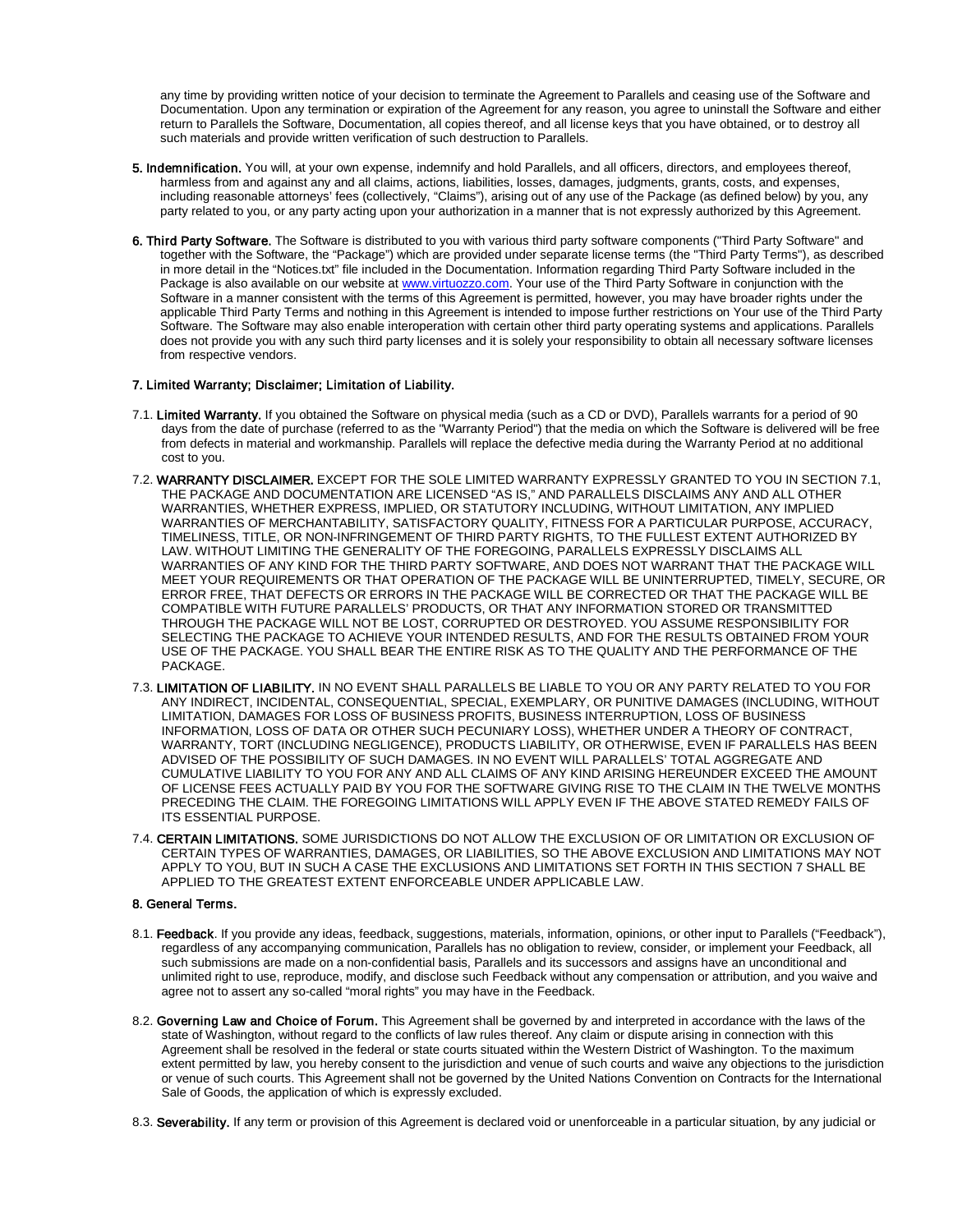administrative authority, this declaration shall not affect the validity of enforceability of the remaining terms and provisions hereof or the validity or enforceability of the offending term or provision in any other situation. To the extent possible the provision will be interpreted and enforced to the greatest extent legally permissible in order to effectuate the original intent, and if no such interpretation or enforcement is legally permissible, shall be deemed severed from the Agreement.

- 8.4. Survival. Articles 2, 5, 7, and 8 of this Agreement and all Sections thereof, shall survive the termination or expiration of this Agreement, regardless of the cause for termination or expiration, and shall remain valid and binding indefinitely.
- 8.5. Headings. The Article and Section headings contained in this Agreement are incorporated for reference purposes only and shall not affect the meaning or interpretation of this Agreement.
- 8.6. No Waiver. The failure of either party to enforce any rights granted hereunder or to take action against the other party in the event of any breach hereunder shall not be deemed a waiver by that party as to subsequent enforcement of rights or subsequent actions in the event of future breaches.
- 8.7. Amendment. Parallels reserves the right, in its sole discretion, to amend this Agreement from time to time by posting an updated version of the Agreement o[n www.virtuozzo.com,](http://www.virtuozzo.com/) provided that disputes arising hereunder will be resolved in accordance with the terms of the Agreement in effect at the time the dispute arose. We encourage you to review the published Agreement from time to time to make yourself aware of changes. Material changes to these terms will be effective upon the earlier of (i) your first use of the Software with actual knowledge of such change, or (ii) 30 days from publishing the amended Agreement o[n www.virtuozzo.com.](http://www.virtuozzo.com/) If there is a conflict between this Agreement and the most current version of this Agreement, posted a[t www.virtuozzo.com,](http://www.virtuozzo.com/) the most current version will prevail. Your use of the Software after the amended Agreement becomes effective constitutes your acceptance of the amended Agreement. If you do not accept amendments made to this Agreement, then this license will be immediately terminated pursuant to Section 4.
- 8.8. Taxes. You shall, in addition to the license fees required under this Agreement, pay all applicable sales, use, transfer, or other taxes and all duties, whether national, state, or local, however designated, that are levied or imposed by reason of the transaction contemplated under this Agreement, excluding income taxes on the net profits of Parallels. You shall reimburse Parallels for the amount of any such taxes or duties paid or incurred directly by Parallels as a result of this transaction, and you agree that Parallels may charge any such reimbursable taxes to the payment instrument you used for your initial payment.
- 8.9. Export Controls. You may not use, export, re-export, import, sell or transfer the Software except as authorized by United States (U.S.) law, the laws of the jurisdiction in which you obtained the Software, and any other applicable laws and regulations. You represent and warrant that (i) you are not located in a country that is subject to a U.S. Government embargo, or that has been designated by the U.S. Government as a "terrorist supporting" country; and (ii) you are not listed on any U.S. Government list of prohibited or restricted parties. You also acknowledge that the Software may be subject to other U.S. and foreign laws and regulations governing the export of software by physical and electronic means. You agree to comply with all applicable U.S. and foreign laws that apply to Parallels as well as end-user, end-use, and destination restrictions imposed by U.S. and/or foreign governments. You also agree that you will not use the Software for any purposes prohibited by U.S. law, including, without limitation, the development, design, manufacture or production of nuclear missiles, or chemical or biological weapons.
- 8.10. United States Government Use Rights. The Software as defined herein and any related technical data, including manuals and Documentation, are commercial as defined in the Federal Acquisition Regulation (FAR) at 2.101. If the Software is acquired by or on behalf of an agency, department, or other entity of the U.S. Government ("Government"), the use, duplication, reproduction, release, modification, disclosure, or transfer ("use") of the Software, and any related technical data of any kind, including manuals and Documentation, no matter how received by the Government, is restricted by the terms and conditions of this Agreement in accordance with FAR 12.212 for civilian agencies, and Defense Federal Acquisition Regulation Supplement 227.7202 for military agencies. All other use is prohibited.
- 8.11. Governing Language. Any translation of this Agreement is done for local requirements and in the event of a dispute between the English and any non-English versions, the English version of this Agreement shall govern.

#### 8.12. Copyright and Trademark Notice.

Copyright© 2016 Parallels IP Holdings GmbH. All rights reserved.

The Parallels logo, Parallels, Coherence, Compressor, Container, HSPComplete, Optimized Computing, Parallels Desktop, Parallels Explorer, Plesk, Transporter, Virtuozzo, and Profit From the Cloud are registered trademarks or trademarks of Parallels IP Holdings GmbH, in the United States and/or other countries. All other trademarks referenced in the Software or Documentation are the property of their respective owners.

The Software is based on a technology that is protected by one or more U.S. Patent Numbers 7,974,985; 7,971,028; 7,958,097; 7,941,813; 7,941,552; 7,941,510; 7,930,382; 7,904,901; 7,890,605; 7,886,016; 7,877,411; 7,831,643; 7,823,009; 7,783,665; 7,743,275; 7,698,400; 7,676,526; 7,665,090; 7,613,793; 7,584,228; 7,574,527; 7,552,310; 7,509,369; 7,502,861; 7,475,157; 7,472,384; 7,469,323; 7,461,148; 7,461,144; 7,433,872; 7,426,565; 7,421,497; 7,418,620; 7,383,327; 7,328,225; 7,325,017; 7,293,033; 7,246,211; 7,222,132; 7,209,973; 7,099,948; 7,076,633; 7,987,432; 7,975,236; 7,975,017; 7,925,818; 7,865,893; 7,856,547; 7,856,542; 7,788,593; 7,757,034; 7,681,134; 7,647,589; 7,596,677; 7,581,085; 7,555,592; 7,506,096; and patent pending applications.

8.13 Contact Information. You may contact Parallels for more information about the Software, other Parallels products and services at Parallels IP Holdings GmbH, Vordergasse 59, Schaffhausen, Switzerland, or by visiting our website[: http://www.virtuozzo.com.](http://www.virtuozzo.com/)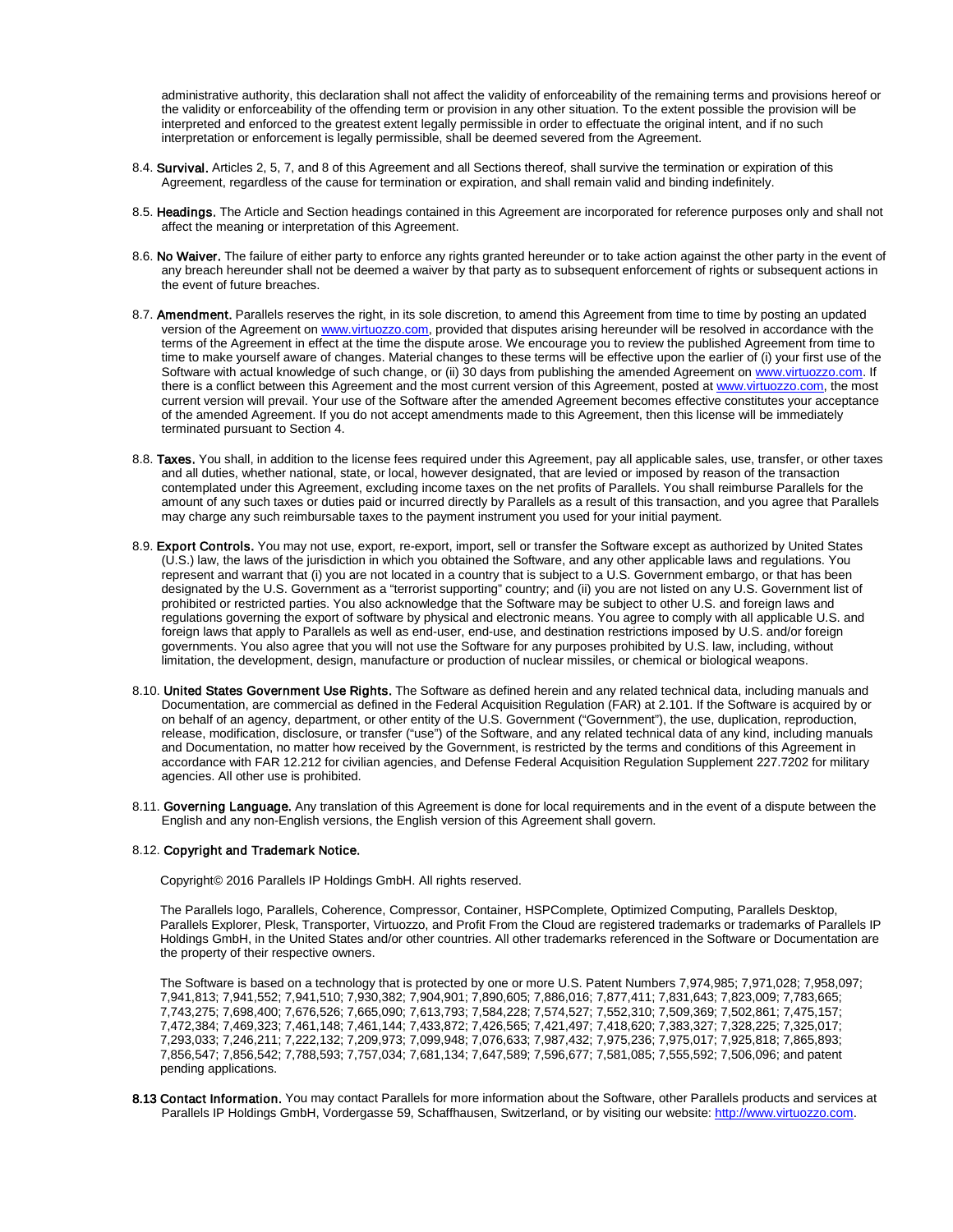# **Parallels Desktop**

If you acquired the PARALLELS DESKTOP Software, the following terms and conditions supplement the Agreement and therefore also apply to you:

1 Licenses Required For Third-Party Software. The Software enables you to run multiple instances of third-party guest operating systems and application programs. You are responsible for obtaining and complying with any licenses necessary to operate any such third-party software, including guest operating systems and/or application programs.

### United States

If you acquired the Software and are located in the United States of America, the following terms and conditions supplement the Agreement and therefore also apply to you:

1 Ninety Day Money Back Guarantee. If you are not completely satisfied with the Software for any reason, you may return the Software, together with your receipt, for a refund of the money you paid for the Software (less shipping, handling, and any applicable taxes) at any time during the ninety (90) day period following the date of purchase.

# <u>Australia</u>

IF YOU ARE DOWNLOADING, INSTALLING, OBTAINING A LICENSE KEY OR OTHERWISE ACCESSING OR USING THE SOFTWARE WHILE YOU ARE LOCATED IN AUSTRALIA, THE FOLLOWING TERMS AND CONDITIONS SHALL APPLY, AND TO THE EXTENT INCONSISTENT, SUPERSEDE THE APPLICABLE TERMS AND CONDITIONS CONTAINED IN THE AGREEMENT:

1. Limited Warranty. To claim the Limited Warranty for defective media under clause 7.1, you must deliver the media to Parallels IP Holdings GmbH (postage prepaid) together with evidence of purchase of the media. The Limited Warranty only applies for the Warranty Period. If the media is found to be defective in material or workmanship, the media will be replaced by Parallels at no additional cost to you, except that any expenses incurred in claiming the Limited Warranty must be borne by you.

The benefits given to you by the Limited Warranty under clause 7.1 are in addition to other rights and remedies under a law in relation to the goods to which the Limited Warranty relates.

Our goods come with guarantees that cannot be excluded under the Australian Consumer Law. You are entitled to a replacement or refund for a major failure and for compensation for any other reasonably foreseeable loss or damage. You are also entitled to have the goods repaired or replaced if the goods fail to be of acceptable quality and the failure does not amount to a major failure. Parallels' details are as follows: Parallels IP Holdings GmbH, Vordergasse 59, Schaffhausen, Switzerland.

2. Limitation of Liability. (liability limit) The Australian Consumer Law contains guarantees that protect the purchasers of goods or services in certain circumstances. To the fullest extent permitted by law, the liability of Parallels to you for any loss or claim arising under or in connection with this Agreement that cannot be lawfully excluded under the Australian Consumer Law is limited to:

- (i) (replacement) the replacement of the Package and/or Documentation;
- (ii) (repair) the repair of the Package and/or Documentation;

(iii) (replacement price) the payment of the cost of replacing the Package and/or Documentation or of acquiring equivalent

(iv) (repair price) the payment of the cost of having the Package and/or Documentation repaired.

3. Governing Law. This Agreement is governed by the laws of the State of Victoria, Australia. The United Nations Convention on Contracts for the International Sale of Goods does not apply to this Agreement.

# Czech Republic

goods; or

IF YOU ARE DOWNLOADING, INSTALLING, OBTAINING A LICENSE KEY OR OTHERWISE ACCESSING OR USING THE SOFTWARE WHILE YOU ARE LOCATED IN THE CZECH REPUBLIC, THE FOLLOWING TERMS AND CONDITIONS SHALL APPLY, AND TO THE EXTENT INCONSISTENT, SUPERSEDE THE APPLICABLE TERMS AND CONDITIONS CONTAINED IN THE AGREEMENT:

1. Audit Rights. During the term of this Agreement and for two (2) years after termination or expiration of this Agreement, Parallels may audit, upon written notice to you, your books, records, and computing devices to determine your compliance with this Agreement and your payment of the applicable license fees, if any, for the Software. In the event that any such audit reveals an underpayment by you of more than five percent (5%) of the license fees due to Parallels in the period being audited, or that you have breached any term of this Agreement, then, in addition to any other rights and remedies Parallels may have, you will promptly pay to Parallels any underpayments plus the cost of the audit. Information acquired during the control shall not be provided to any third party, used for commercial purposes and must respect the relevant provisions of the Act no. 121/2000 Coll., on the protection of individuals with regard to the processing of personal data. Information acquired during such audit shall be used only for the purposes of findings related to the Agreement, compliance and license fee payments.

2. License Fees. The Software will be available to you for use upon your receipt of one or more license keys. Upon acceptance of this Agreement, you may obtain one or more license keys by paying the requisite license fees, using the procedure set forth on Parallels web site. License fees for term-based licenses are due prior to the commencement of the applicable term, and may be re-billed to the payment instrument you used for your initial purchase upon the commencement of any renewal term.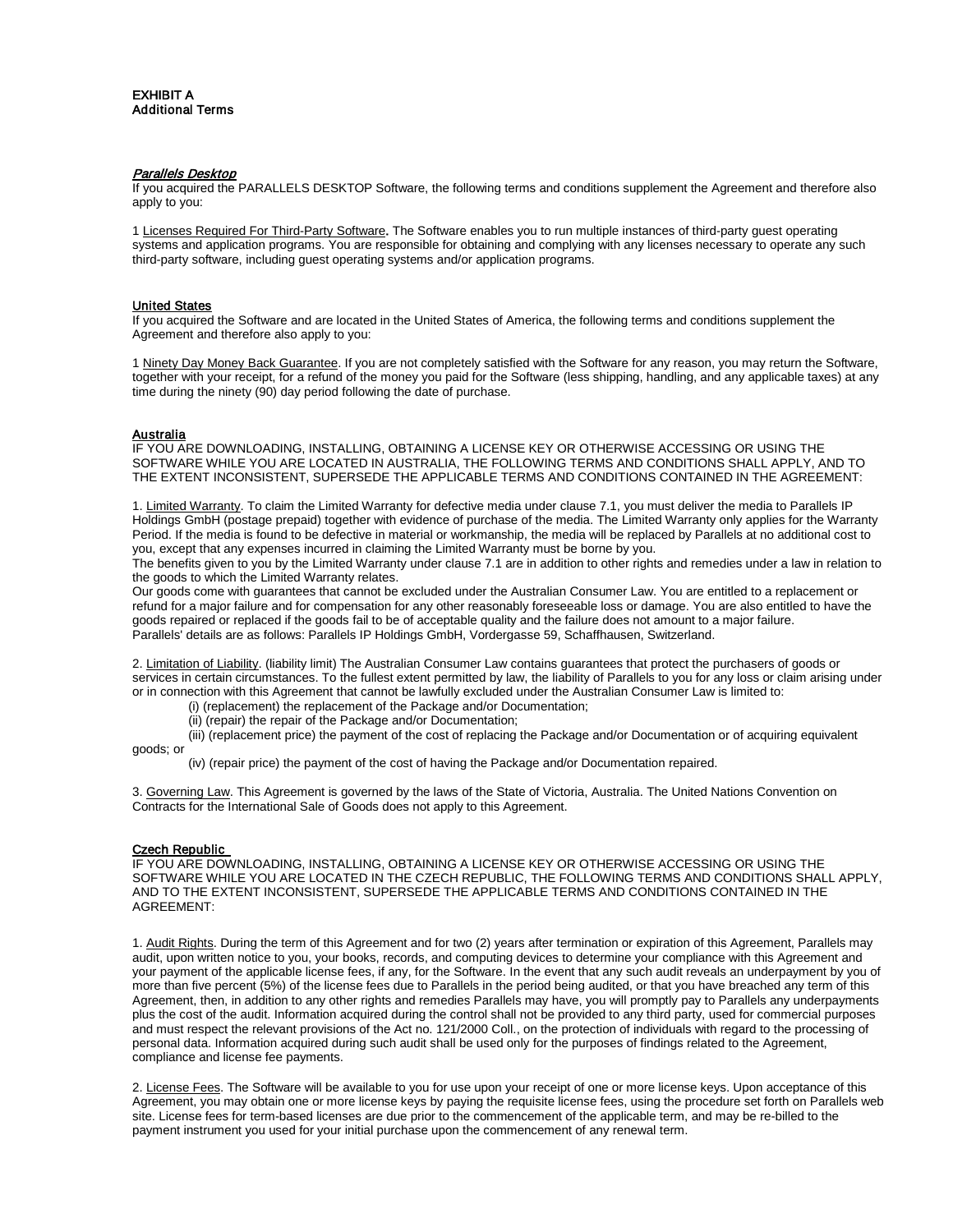# (1) Right of withdrawal regarding software delivered by download or by electronic key

If you are a consumer you have the following statutory right of withdrawal. You may withdraw from the contract in written form (e.g. letter, fax, email) without giving any grounds and within a period of 14 days.

If you have purchased software by download from the Parallels' web pages this provision shall only apply until you started the download. If you have purchased software by an electronic installation key entitling you to download it from third parties, the right of withdrawal shall only be applicable until we send you the key by email. After this point in time, your right of withdrawal expires.

The time limit of 14 days for any assertion of your right of revocation begins at the earliest on the day after the conclusion of the contract and after you have received this instruction in written form but not before we complied with our information obligations under Sec. 53 (4) (6) Czech Civil Code. To comply with the time limit it is sufficient to send the withdrawal notice in due time to Parallels IP Holdings GmbH, Vordergasse 59, Schaffhausen, Switzerland.

In case of an effective withdrawal the parties shall each return the services received as well as the benefits drawn from utilization (such as the use and enjoyment).

### (2) Right of withdrawal regarding box products

If you are a consumer you have the following statutory right of withdrawal. You may withdraw from the contract without giving any grounds by delivering us your withdrawal notice within 14 days from the date of delivery of the goods and sending the goods back to us.

In case you purchased software on data carriers this shall only apply as long as the goods are still sealed; this means as soon as you have opened the sealed packaging (protective cover) your right of withdrawal expires.

The time limit of 14 days for any assertion of your right of withdrawal begins at the earliest on the day after the reception of the goods and after you received this instruction in written form but not before we complied with our information obligations pursuant to Sec. 53 (4) (6) Czech Civil Code. To comply with the time limit it is sufficient to send the goods together with the withdrawal notice in due time. You bear the costs and the risk of the return. Return shall be made to Parallels IP Holdings GmbH, Vordergasse 59, Schaffhausen, Switzerland.

In case of an effective withdrawal, the parties shall each return the services received as well as the benefits drawn from utilization (such as the use and enjoyment). In case of deterioration of the goods Parallels is entitled to claim compensation for lost value. This shall not apply if the deterioration of the goods is solely caused by an inspection which you could have made in a "classic" retail store. Besides, you can avoid your obligation to pay compensation for lost value (due to the deterioration caused by the regular use of the purchased good) by refraining from using the goods like an owner and by refraining from anything that could impair the value of the goods. Any duty to reimburse payments must be complied with within 30 days. This time limit begins for you upon sending of the goods and for us upon reception.

3. Governing Law and Choice of Forum. This Agreement shall be governed by and interpreted in accordance with the laws of the state of Washington, without regard to the conflicts of law rules thereof. Any claim or dispute arising in connection with this Agreement shall be resolved in the federal or state courts situated within the Western District of Washington. To the maximum extent permitted by law, you hereby consent to the jurisdiction and venue of such courts and waive any objections to the jurisdiction or venue of such courts. This Agreement shall not be governed by the United Nations Convention on Contracts for the International Sale of Goods, the application of which is expressly excluded. This choice of law does not exclude any imperative consumer protection laws applicable in the country where the customer has his/her usual place of residence.

# **France**

IF YOU ARE DOWNLOADING, INSTALLING, OBTAINING A LICENSE KEY OR OTHERWISE ACCESSING OR USING THE SOFTWARE WHILE YOU ARE LOCATED IN FRANCE, THE FOLLOWING TERMS AND CONDITIONS SHALL APPLY, AND TO THE EXTENT INCONSISTENT, SUPERSEDE THE APPLICABLE TERMS AND CONDITIONS CONTAINED IN THE AGREEMENT:

1. Proprietary Rights to Software and Trademarks. You acknowledge that the Software and the Documentation are proprietary to Parallels, and the Software and Documentation are protected under United States copyright and other intellectual property laws and international treaties. You further acknowledge and agree that, as between you and Parallels, Parallels and its third party licensors own and shall continue to own all right, title, and interest in and to the Software and Documentation, including associated intellectual property rights under copyright, trade secret, patent, or trademark laws. Except for the limited, revocable license expressly granted to you herein, this Agreement does not grant you any ownership or other right or interest in or to the Software or the Documentation or any other intellectual property rights of Parallels, whether by implication, or otherwise. Any and all trademarks or service marks that Parallels uses in connection with the Software or with services rendered by any of Parallels are marks owned by Parallels. This Agreement does not grant you any right, license, or interest in such marks, and you shall not assert any right, license, or interest in such marks or any words or designs that are confusingly similar to such marks.

2. Term and Termination. This Agreement is effective upon your acceptance of the Agreement, or upon your downloading, installing, accessing, and using the Software, even if you have not expressly accepted this Agreement. This Agreement shall continue in effect until expiration or termination as provided herein (the "Term"). Term-based licenses terminate upon the expiration of the prepaid term, unless you have paid all applicable fees to extend the term. Without prejudice to any other rights, this Agreement will terminate automatically without notice to you if you breach or fail to comply with any of the limitations or other requirements described herein, including the payment of any applicable fees, and you agree that in any such case Parallels may, in addition to any other remedies it may have at law, remotely disable the Software. You may terminate this License Agreement at any time by providing written notice of your decision to terminate the Agreement to Parallels and ceasing use of the Software and Documentation. Upon any termination or expiration of the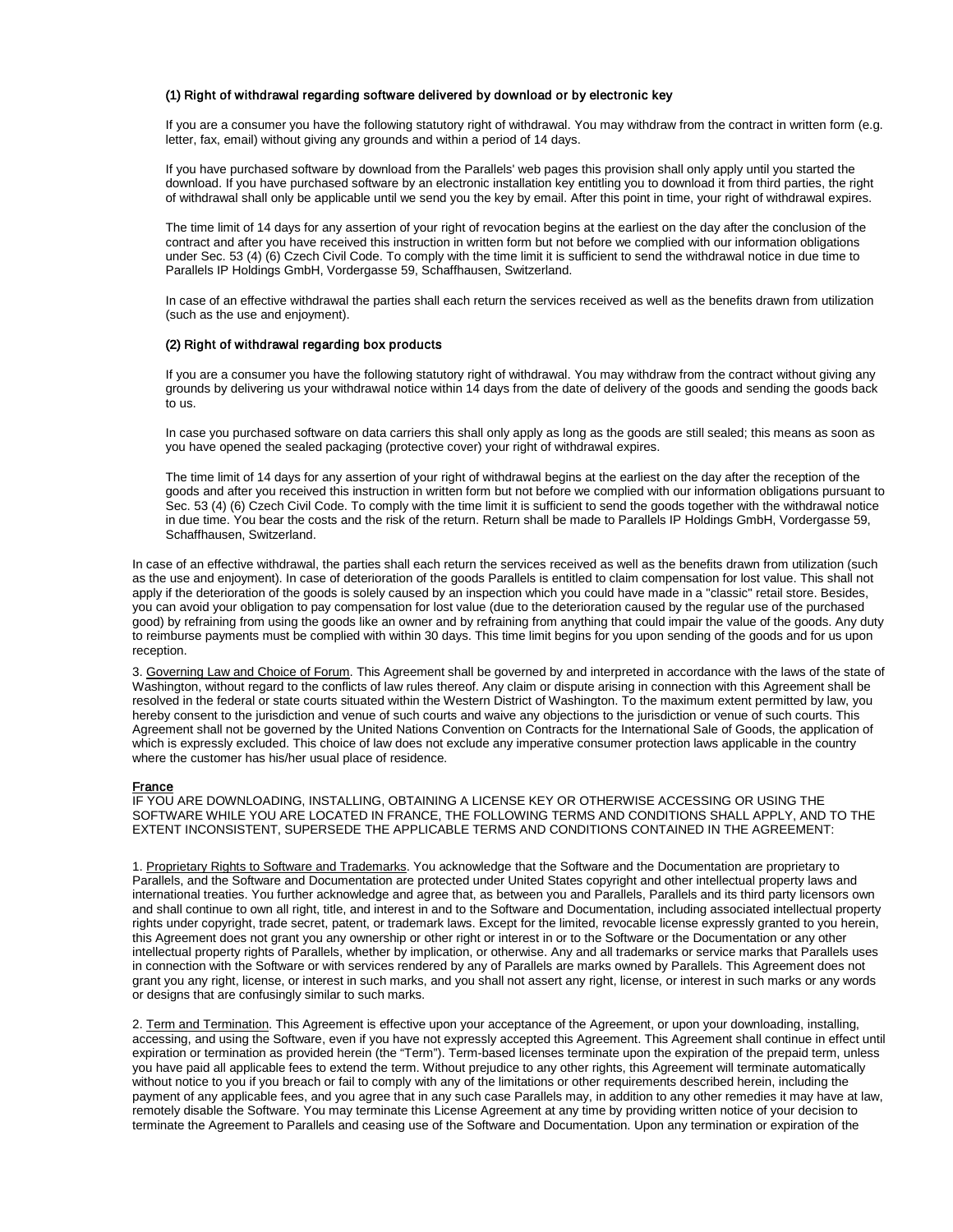Agreement for any reason, you agree to uninstall the Software and either return to Parallels the Software, Documentation, all copies thereof, and all license keys that you have obtained, or to destroy all such materials and provide written verification of such destruction to Parallels.

3. LIMITATION OF LIABILITY. IN NO EVENT SHALL PARALLELS BE LIABLE TO YOU OR ANY PARTY RELATED TO YOU FOR ANY INDIRECT DAMAGES (INCLUDING, WITHOUT LIMITATION, DAMAGES FOR LOSS OF BUSINESS PROFITS, BUSINESS INTERRUPTION, LOSS OF BUSINESS INFORMATION, LOSS OF DATA OR OTHER SUCH PECUNIARY LOSS), WHETHER UNDER A THEORY OF CONTRACT, WARRANTY, TORT (INCLUDING NEGLIGENCE), PRODUCTS LIABILITY, OR OTHERWISE, EVEN IF PARALLELS HAS BEEN ADVISED OF THE POSSIBILITY OF SUCH DAMAGES. IN NO EVENT WILL PARALLELS' TOTAL AGGREGATE AND CUMULATIVE LIABILITY TO YOU FOR ANY AND ALL CLAIMS OF ANY KIND ARISING HEREUNDER EXCEED THE AMOUNT OF LICENSE FEES ACTUALLY PAID BY YOU FOR THE SOFTWARE GIVING RISE TO THE CLAIM IN THE TWELVE MONTHS PRECEDING THE CLAIM. THE FOREGOING LIMITATIONS WILL APPLY EVEN IF THE ABOVE STATED REMEDY FAILS OF ITS ESSENTIAL PURPOSE.

4. Feedback. If you provide any ideas, feedback, suggestions, materials, information, opinions, or other input to Parallels ("Feedback"), regardless of any accompanying communication, Parallels has no obligation to review, consider, or implement your Feedback, all such submissions are made on a non-confidential basis, Parallels and its successors and assigns have an unconditional and unlimited right to use, reproduce, modify, and disclose such Feedback without any compensation or attribution.

#### Germany

IF YOU ARE DOWNLOADING, INSTALLING, OBTAINING A LICENSE KEY OR OTHERWISE ACCESSING OR USING THE SOFTWARE WHILE YOU ARE LOCATED IN GERMANY AND YOU ARE A CONSUMER AS DEFINED IN SECTION 13 OF THE GERMAN CIVIL CODE/BÜRGERLICHES GESETZBUCH ("GERMAN CONSUMER"), THE FOLLOWING TERMS AND CONDITIONS SHALL APPLY, AND TO THE EXTENT INCONSISTENT, SUPERSEDE THE APPLICABLE TERMS AND CONDITIONS CONTAINED IN THE AGREEMENT:

1. Warranty. Parallels will be liable for material defects and defects in title only to the extent necessary according to German Statutory Law. An additional guarantee is only given by Parallels, if explicitly stated in written form.

2. Limitation of Liability. Sections 7.3. and 7.4. of the Agreement shall not apply for contracts with German Consumers. Instead Parallels shall only be liable according to the following:

(i) Parallels shall be liable for damages exclusively according to this clause 2. Every other liability for damages shall be excluded.

(ii) The liability of Parallels is unlimited for damages arising out of death, injury to body or health based on a breach conducted by a legal representative or designated agent of Parallels, as well as for damages that arose from the lack of a guaranteed characteristic or in case of fraudulent intent.

(iii) The liability of Parallels is unlimited for damages caused by Parallels, a legal representative, or designated agent by intent or gross negligence.

(iv) In case of a slight negligent breach of a contractual core duty Parallels shall, except in the cases pursuant to clause (ii) and (v) herein, only be liable to the amount of the typically foreseeable damage. Contractual core duties abstractly are such duties whose accomplishment enables proper fulfilment of the contract in the first place and whose fulfilment a contractual party regularly may rely on.

(v) Liability pursuant to the German Product Liability Act ("Produkthaftungsgesetz") remains unaffected.

3. Governing Law. This Agreement shall be exclusively governed by German law while excluding the United Nations Convention on Contracts for the International Sale of Goods.

#### **Italy**

IF YOU ARE DOWNLOADING, INSTALLING, OBTAINING A LICENSE KEY OR OTHERWISE ACCESSING OR USING THE SOFTWARE WHILE YOU ARE LOCATED IN ITALY, THE FOLLOWING TERMS AND CONDITIONS SHALL APPLY, AND TO THE EXTENT INCONSISTENT, SUPERSEDE THE APPLICABLE TERMS AND CONDITIONS CONTAINED IN THE AGREEMENT:

1. Governing Law and Choice of Forum. This Agreement shall be governed by and interpreted in accordance with the laws of the state of Washington, without prejudice to the mandatory Italian consumer protection laws in case you are a consumer with your usual place of residence in Italy. Any claim or dispute arising in connection with this Agreement shall be resolved in the federal or state courts situated within the Western District of Washington. To the maximum extent permitted by law, you hereby consent to the jurisdiction and venue of such courts and waive any objections to the jurisdiction or venue of such courts. This Agreement shall not be governed by the United Nations Convention on Contracts for the International Sale of Goods, the application of which is expressly excluded

# **Poland**

IF YOU ARE DOWNLOADING, INSTALLING, OBTAINING A LICENSE KEY OR OTHERWISE ACCESSING OR USING THE SOFTWARE WHILE YOU ARE LOCATED IN POLAND, THE FOLLOWING TERMS AND CONDITIONS SHALL APPLY, AND TO THE EXTENT INCONSISTENT, SUPERSEDE THE APPLICABLE TERMS AND CONDITIONS CONTAINED IN THE AGREEMENT:

1. Feedback. If you provide any ideas, feedback, suggestions, materials, information, opinions, or other input to Parallels ("Feedback"), regardless of any accompanying communication, Parallels has no obligation to review, consider, or implement your Feedback, all such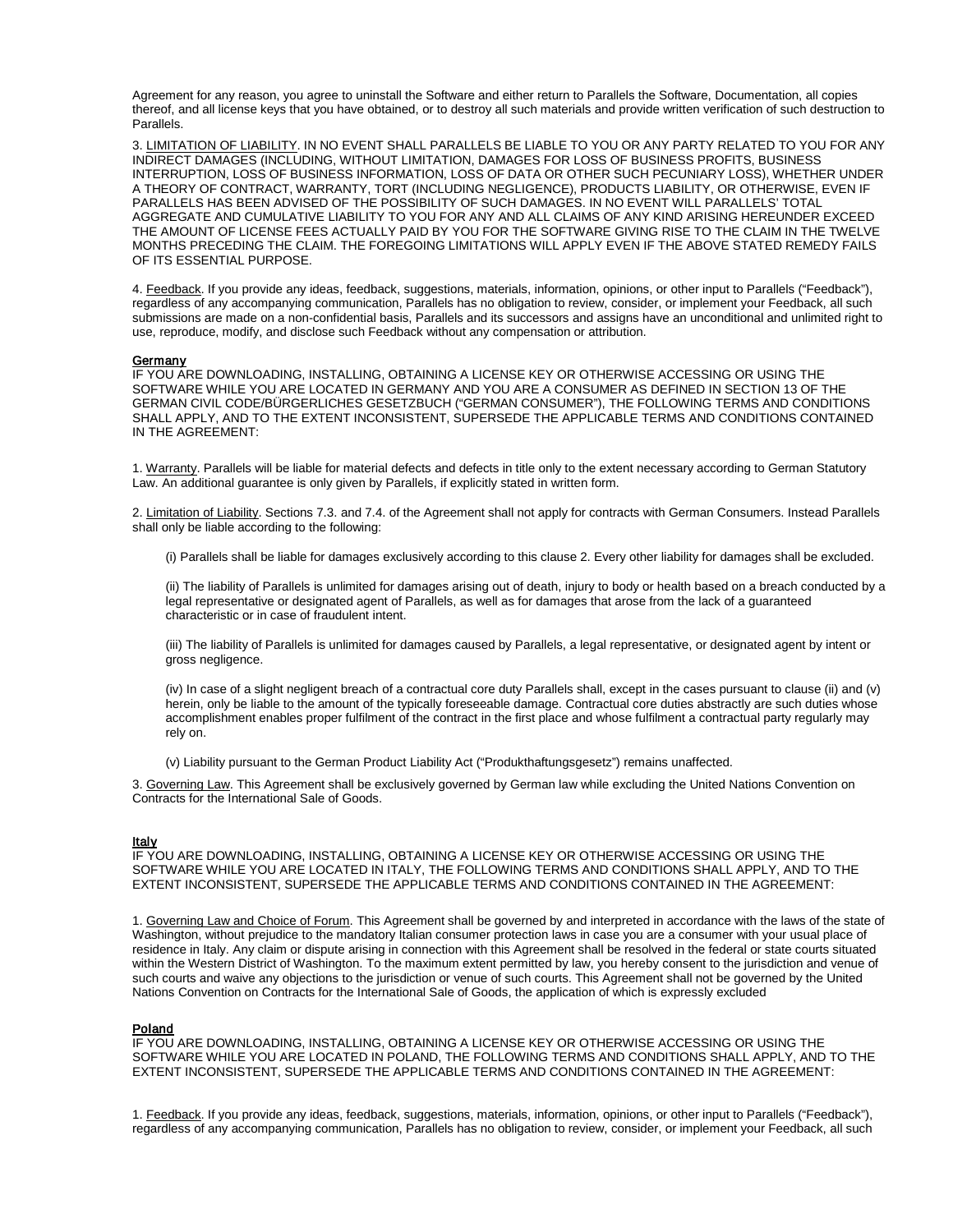submissions are made on a non-confidential basis, Parallels and its successors and assigns have an unconditional and unlimited right to use, reproduce, modify, and disclose such Feedback without any compensation or attribution, and you refrain from exercising and agree not to assert any so-called "moral rights" you may have in the Feedback.

FURTHER, IF YOU ARE DOWNLOADING, INSTALLING, OBTAINING A LICENSE KEY OR OTHERWISE ACCESSING OR USING THE SOFTWARE WHILE YOU ARE LOCATED IN POLAND AND YOU ARE A CONSUMER AS DEFINED IN APPLICABLE POLISH LAW, THE FOLLOWING TERMS AND CONDITIONS SHALL APPLY, AND TO THE EXTENT INCONSISTENT, SUPERSEDE THE APPLICABLE TERMS AND CONDITIONS CONTAINED IN THE AGREEMENT:

1. Assignment of Rights. You will not sublicense, lease, rent, or lend your rights in the Software, Documentation, or license keys, as granted by this Agreement, without prior written consent of Parallels, except that you may transfer this Agreement in full in connection with the sale of all or substantially all of the assets related to this Agreement, provided that the assignee assumes all of your obligations hereunder, and the licenses granted hereunder will only extend to use of the Software on the Authorized Device on which the Software was installed immediately prior to the assignment. Any assignment in violation of the foregoing shall be void and of no effect. Subject to the foregoing, this Agreement shall bind and inure to the benefit of the parties and their respective successors and permitted assigns.

2. Term and Termination. This Agreement is effective upon your acceptance of the Agreement, or upon your downloading, installing, accessing, and using the Software, even if you have not expressly accepted this Agreement. This Agreement shall continue in effect until expiration or termination as provided herein (the "Term"). Term-based licenses terminate upon the expiration of the prepaid term, unless you have paid all applicable fees to extend the term. Without prejudice to any other rights, this Agreement will terminate upon seven (7) days notice to you if you breach or fail to comply with any of the limitations or other requirements described herein, including the payment of any applicable fees, and you agree that in any such case Parallels may, in addition to any other remedies it may have at law or in equity, remotely disable the Software. You may terminate this License Agreement at any time by providing written notice of your decision to terminate the Agreement to Parallels and ceasing use of the Software and Documentation. Upon any termination or expiration of the Agreement for any reason, you agree to uninstall the Software and either return to Parallels the Software, Documentation, all copies thereof, and all license keys that you have obtained, or to destroy all such materials and provide written verification of such destruction to Parallels.

3. Right of Revocation. At any time during the ten (10) day period following the date of purchase of the Software / conclusion of this Agreement, You may, for any reason, return the Software (terminate this Agreement), together with your receipt, for a refund of the money you paid for the Software.

4. Indemnification. Does not apply.

5. Limited Warranty. The Limited Warranty does not exclude the statutory warranty provided under the Polish Act on particular conditions of consumers' sale.

6. WARRANTY DISCLAIMER. The WARRANTY DISCLAIMER does not exclude the statutory warranty provided under the Polish Act on particular conditions of consumers' sale.

7. Governing Law and Choice of Forum. This Agreement shall be governed by and interpreted in accordance with the laws of the state of Washington, without regard to the conflicts of law rules thereof. Any claim or dispute arising in connection with this Agreement shall be resolved in the competent courts of Poland.This Agreement shall not be governed by the United Nations Convention on Contracts for the International Sale of Goods, the application of which is expressly excluded.

8. Amendment. Parallels reserves the right, in its sole discretion, to amend this Agreement from time to time by posting an updated version of the Agreement on [www.virtuozzo.com,](http://www.virtuozzo.com/) provided that disputes arising hereunder will be resolved in accordance with the terms of the Agreement in effect at the time the dispute arose. We encourage you to review the published Agreement from time to time to make yourself aware of changes. Material changes to these terms will be effective upon your first use of the Software with actual knowledge of such change. If there is a conflict between this Agreement and the most current version of this Agreement, posted at [www.virtuozzo.com,](http://www.virtuozzo.com/) the most current version will prevail. Your use of the Software after the amended Agreement becomes effective constitutes your acceptance of the amended Agreement.

9. Taxes. Does not apply.

10. Governing Language. Any translation of this Agreement is done for local requirements and in the event of a dispute between the English and Polish versions, the Polish version of this Agreement shall govern.

#### **Russia**

IF YOU ARE DOWNLOADING, INSTALLING, OBTAINING A LICENSE KEY OR OTHERWISE ACCESSING OR USING THE SOFTWARE WHILE YOU ARE LOCATED IN RUSSIA, THE FOLLOWING TERMS AND CONDITIONS SHALL APPLY, AND TO THE EXTENT INCONSISTENT, SUPERSEDE THE APPLICABLE TERMS AND CONDITIONS CONTAINED IN THE AGREEMENT:

This End-User License Agreement (this "Agreement") is a legal contract between You, as either an individual or an Entity (as defined below), and Parallels IP Holdings GmbH and its subsidiaries, including OOO Parallels, being a patent / trademark / copyright owner ("Parallels").

1. Grant of License. Subject to your full and ongoing compliance with the terms and conditions of this Agreement, including without limitation payment of all applicable license fees, Parallels hereby grants to you, and you accept, a personal, limited, nonexclusive, nontransferable (except as set forth in Section 1.6 below), non-assignable, revocable license to use the Software during the Term in machine-readable, object code form only, and the user manuals accompanying the Software (the "Documentation"), only as authorized